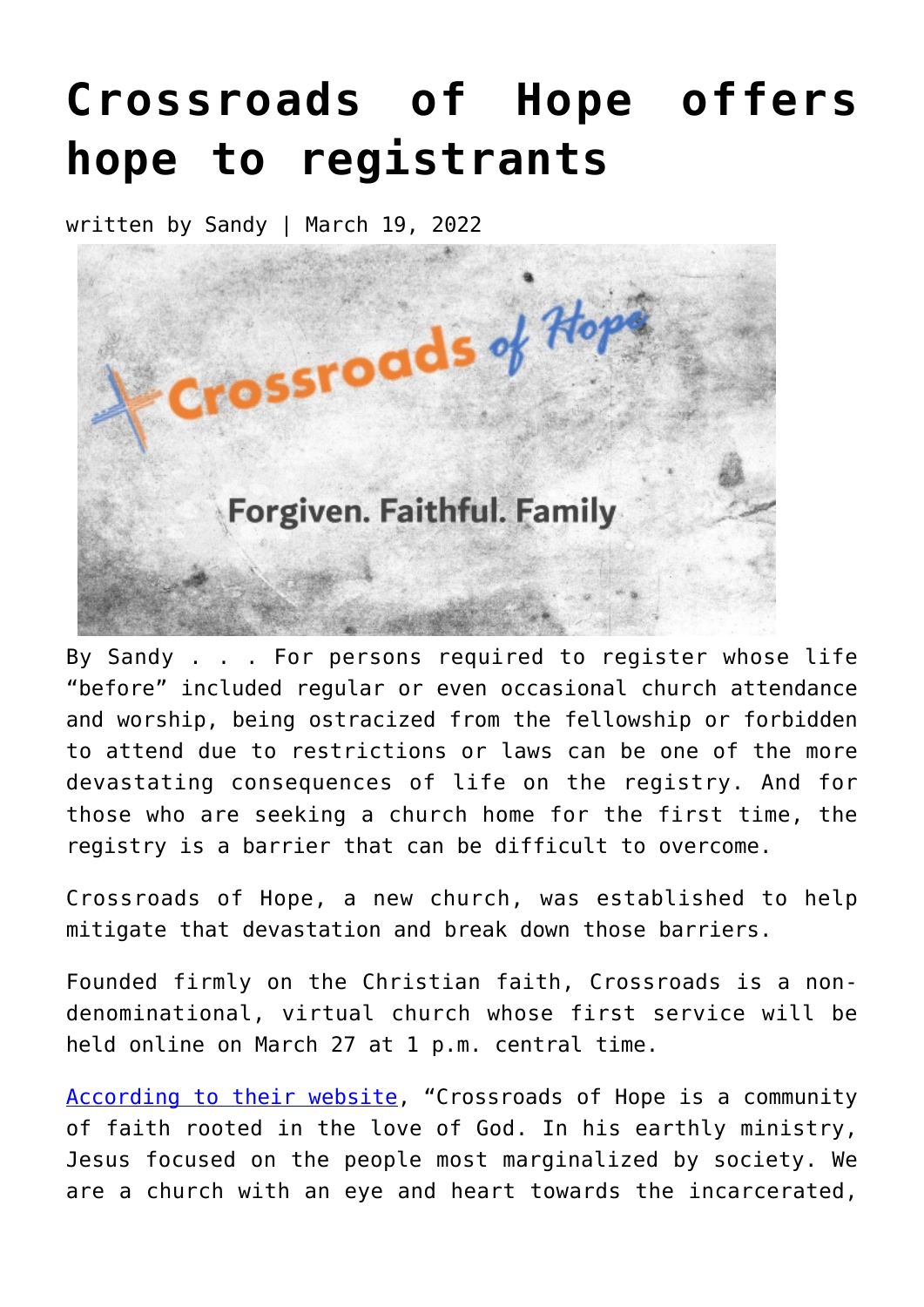former incarcerated, and others working to reintegrate into society and family."

The executive pastor is Pastor Jon Kendzie. He is responsible for the care of staffing, training, operations, technology, and finances.

Pastor Jon has served in ministry for 19 years, seven years as a Stephen Minister®, a non-profit Christian education organization; ten years leading in a traditional church setting; and now leading ministry online.

He and his wife of thirty years have two sons. His educational background includes a Master of Divinity from SMU's Perkins Theological Seminary, an MBA in global business, and a Bachelor of Science in marketing from the American University. He is also certified in spiritual counseling.

In reflecting on his vision for this new ministry Pastor Jon had this to say:

We have a big vision for this community, and it is built on small groups. Online worship is a great way to gather and share in a pastoral message, but having that sense of "belonging" hinges on being able to build friendships and connections. So, while registered citizens and their families are central to our vision, we welcome all people who want to know Christ and grow in knowledge and love of the Lord.

There's a reason our tagline is "Forgiven. Faithful. Family." First and foremost, we want our attendees to experience Crossroads of Hope as a place where they feel accepted and forgiven. We are ALL sinners in need of forgiveness (Romans 3:24). We have all made mistakes we regret, and we all miss the mark of living out God's will for humanity. Jesus tells the woman in John 8, "Go and sin no more." In this, Jesus is saying our past is behind us; what we need to focus on is who we will be in the future.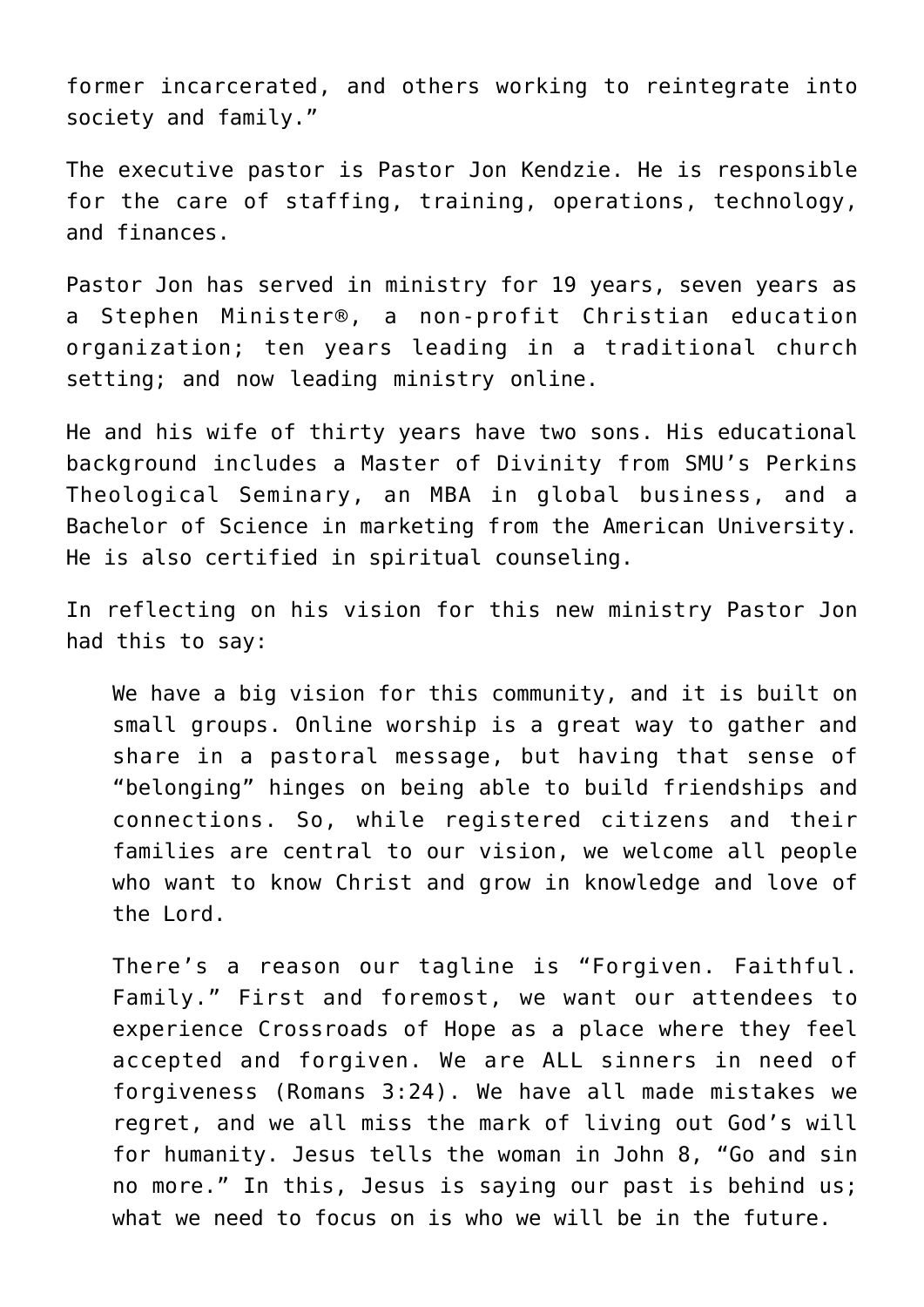Secondly, we want this to be a place where people can grow in faith. It is a safe place to ask questions and find answers to our faith questions. Finally, we want COH to be a place where people feel like family.

Initially, we will build this personal connection in our volunteer serving teams, and more so, through LifeGroups. LifeGroups can be Bible studies, but they can also be people gathering to go jogging or kids' play-dates or breaking bread together. We envision that we will identify areas where local, in-person groups may be possible as we grow. As we identify these, we will find ways to invite people to meet locally in LifeGroups, serve in community missions, and worship together. We may even step into opening local church campuses.

What we are not is "the answer" to church. We see all Christian churches as equally valid expressions of Christian faith. We are simply creating an environment where people who are challenged to feel welcomed in many of America's churches can feel safe and supported in growing their relationship with Christ.

Pastor Jeremy Pierce leads the online worship. Pastor Jeremy developed his calling to the ministry during incarceration, which equips him in a most singular way for ministry in a church "with an eye and heart toward the incarcerated [and] formerly incarcerated." His particular focus is with those often seen as modern-day lepers: those listed on sexual offense registries and their families, who bear the same ostracism and feelings of shame as the registrants themselves.

Jeremy and his wife have six children and two grandchildren. He began his educational history during the eight years he spent in the U.S. Navy, completing a Bachelor's Degree in technical management from DeVry University. He later completed a Master's Degree in educational studies from the University of Phoenix.